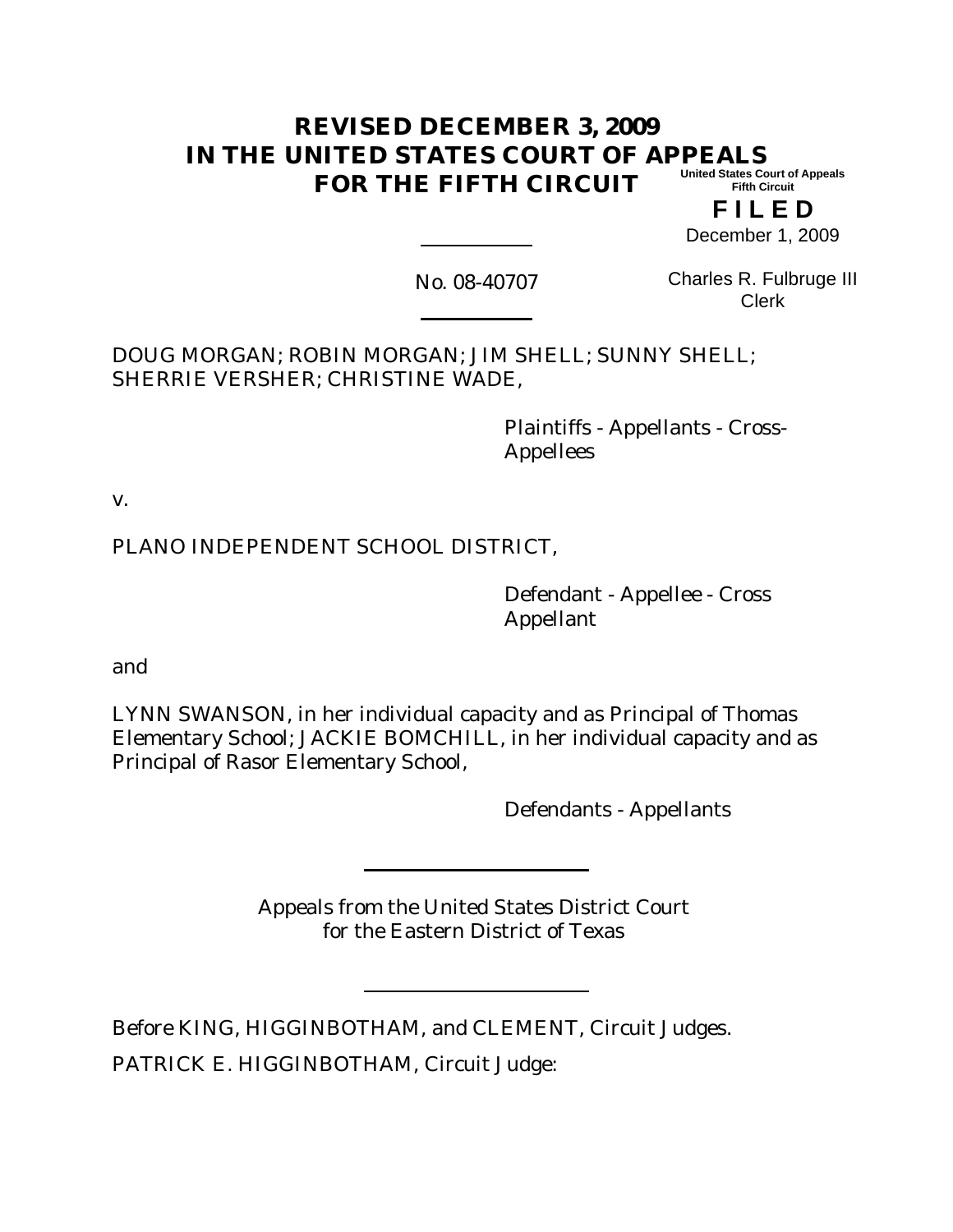This is a First Amendment challenge to the facial validity of school rules for student distribution of written materials.

#### I

Four families with students in Plano Independent School District schools allege that over a three-year period students were not permitted to distribute various religious materials, including pencils inscribed with "Jesus is the reason for the season," candy canes with cards describing their Christian origin, tickets to a church's religious musical programs, and tickets to a dramatic Christian play, this by a policy then in effect and captured by a 2004 version of the District rules. While this suit was pending, the District adopted a new policy, referred to as the 2005 Policy. It permits distribution of materials during: (1) 30 minutes before and after school; (2) three annual parties; (3) recess; and (4) school hours, but only passively at designated tables. Students are generally prohibited from distributing material at all other times and places. $^\text{1}$  In addition, middle and secondary school students are permitted to distribute materials in the hallways during noninstructional time and in the cafeterias during noninstructional time and designated lunch periods. The 2005 Policy also contained narrow limitations on the content of materials that may be distributed.<sup>2</sup>

At a public hearing the school board heard testimony from various employees regarding its necessity. Following this hearing, the District "readopted" the 2005 Policy, adding a preamble detailing its justifications for

<sup>&</sup>lt;sup>1</sup> The 2004 Policy was more restrictive, requiring any materials to first be submitted for prior review by the principal.

 $2^2$ The Policy bans materials that (1) are obscene, vulgar, or otherwise age-inappropriate; (2) endorse actions endangering the health or safety of students;(3) advocate violation of school rules; (4) advocate imminent lawlessness; (5) contain hate speech; and (6) reasonably could result in "material and substantial interference with any school education and/or curricular related activity or that block<sup>[]</sup> or impede<sup>[]</sup> the safe flow of traffic within hallways and entrance or exit ways of the school."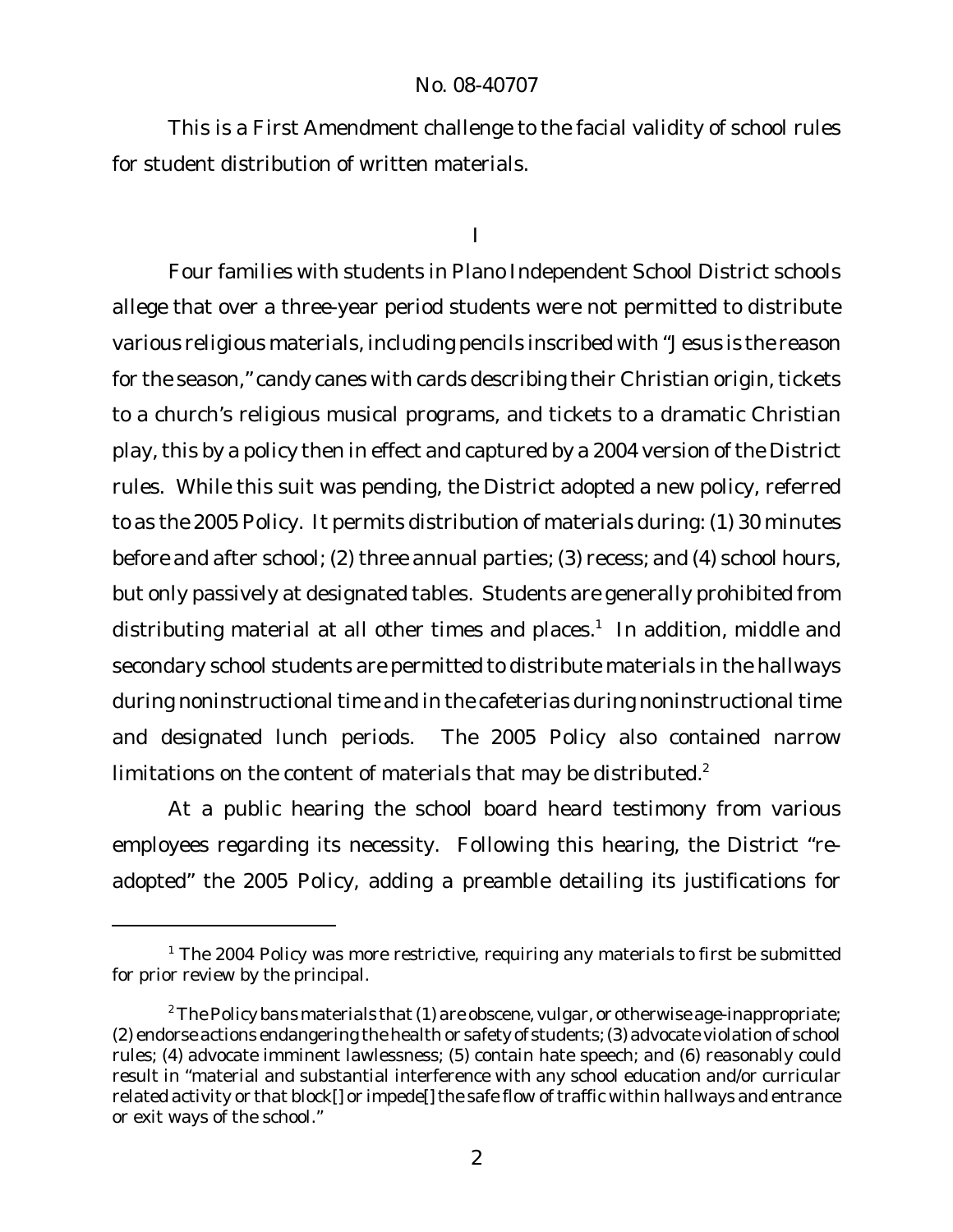enacting it. The preamble states, in relevant part, that the Policy is "intended to decrease distractions, to decrease disruption, to increase the time available and dedicated to learning, and to improve the educational process, environment, safety and order at District schools and not invade or collide with the rights of others" and that the additional restrictions on elementary students are "intended to facilitate the safe, organized and structured movements of students between classes and at lunch, as well as to reduce littering."

## II

With the new policy in effect, plaintiffs moved for a summary judgment that the policies are facially invalid. Accepting a magistrate judge's recommendation, the district court found the facial challenge to the 2004 Policy to be moot because no evidence suggested that the District would revert to a policy it had replaced with another. Turning to the facial validity of the 2005 Policy, the magistrate judge, relying on Canady v. Bossier Parish School Board,<sup>3</sup> applied the *O'Brien* test for content and viewpoint neutral restrictions, concluding that it was narrowly tailored to achieve the significant governmental interest of "improving the educational process,"<sup>4</sup> while leaving open ample alternative channels of communication. The district court adopted the magistrate judge's report and recommendation except as it related to the provision in the 2005 Policy prohibiting distribution of materials during elementary school lunch periods. The district court concluded that "this provision reaches more broadly than is reasonably necessary to protect [the District's] legitimate interests."

<sup>&</sup>lt;sup>3</sup> 240 F.3d 437 (5th Cir. 2001) (applying to school uniforms the standard set forth in *United States v. O'Brien*, 391 U.S. 367 (1968)).

<sup>4</sup> *Littlefield v. Forney Indep. Sch. Dist.*, 268 F.3d 275, 286 (5th Cir. 2001).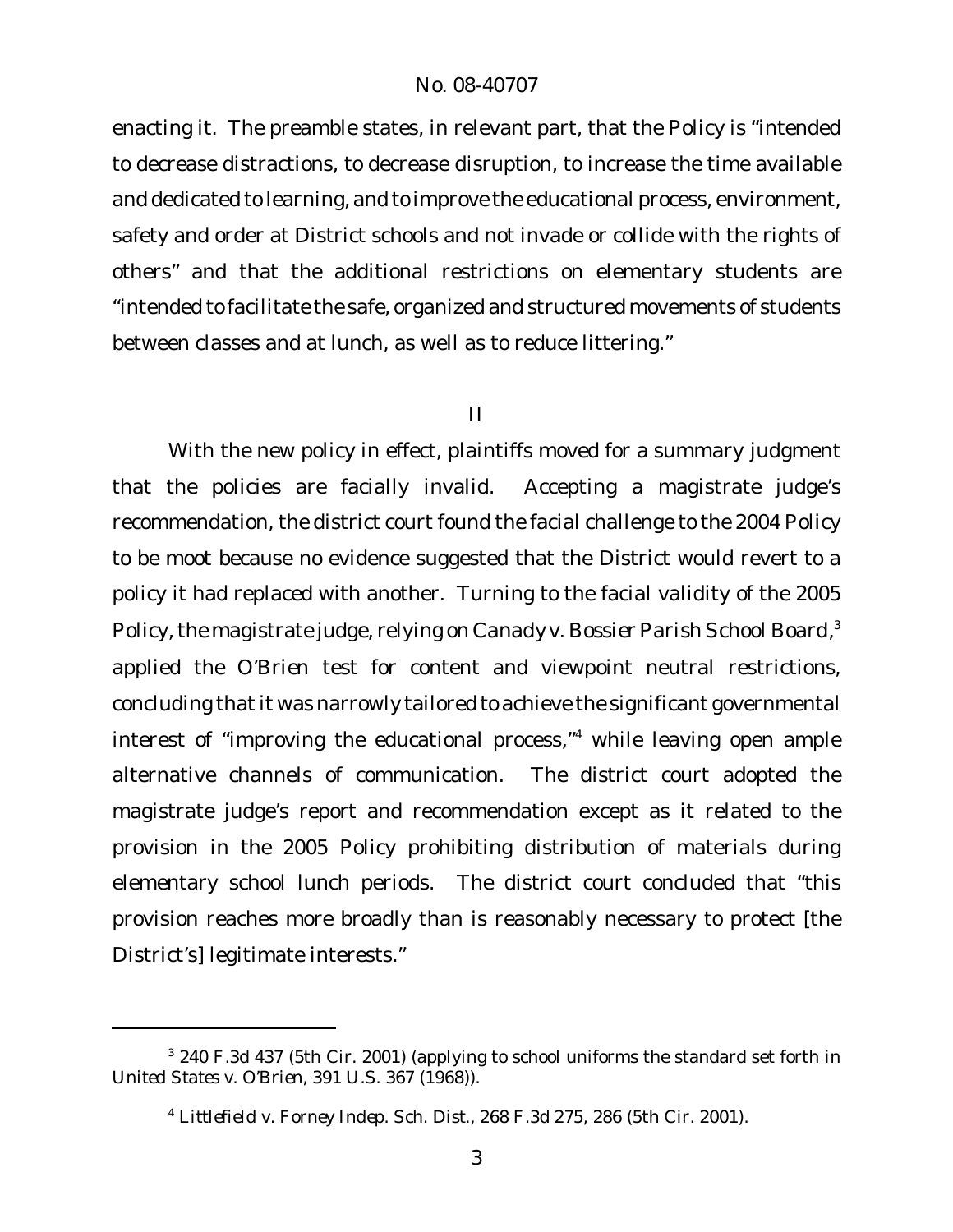Plaintiffs here challenge the finding of mootness and the finding that the 2005 Policy is facially valid.<sup>5</sup> The school district cross appeals the finding regarding the elementary school cafeteria policy. We conclude that the 2005 Policy is facially constitutional and hold that the challenge to the facial validity of the 2004 Policy is not moot. We will remand the claim of facial invalidity of the 2004 Policy so it can first be addressed by the district court with its resolution of the as-applied challenge to that policy, which is not before us.

Defendants Lynn Swanson and Jackie Bomchill, Principals at Thomas Elementary School and Rasor Elementary School, urge that the First Amendment does not apply to elementary school students. They and their argument are not before us. While this appeal was pending, the district court denied their separate motion to dismiss based on qualified immunity. That appeal is proceeding.<sup>6</sup>

### III

We review a district court's judgment on cross motions for summary judgment de novo,<sup>7</sup> addressing each party's motion independently, viewing the evidence and inferences in the light most favorable to the nonmoving party.<sup>8</sup> We

 $5$  The district court certified its judgment regarding the facial validity of both policies as final and appealable under Rule 54(b). The court found the facial and as-applied challenges to be distinct claims and that the facial challenges posed distinct legal questions. We acknowledge that there are different burdens attending an as-applied challenge, but note that regardless of our disposition of this matter, the plaintiffs will continue to litigate the constitutionality of the District's rules. While deferring to the judgment of the district court, we remain dubitante over the efficiency of separating the claims into separate appeals, an effort further complicated by the later denial of qualified immunity to individual defendants. The effort to confect an efficient appeal is commendable in concept although here perverse in execution.

<sup>6</sup> *Morgan v. Swanson*, No. 09-40373 (5th Cir. appeal docketed Apr. 7, 2009).

<sup>7</sup> *White Buffalo Ventures, LLC v. Univ. of Tex.*, 420 F.3d 366, 370 (5th Cir. 2005).

<sup>8</sup> *Ford Motor Co. v. Tex. Dep't of Transp.*, 264 F.3d 493, 498 (5th Cir. 2001).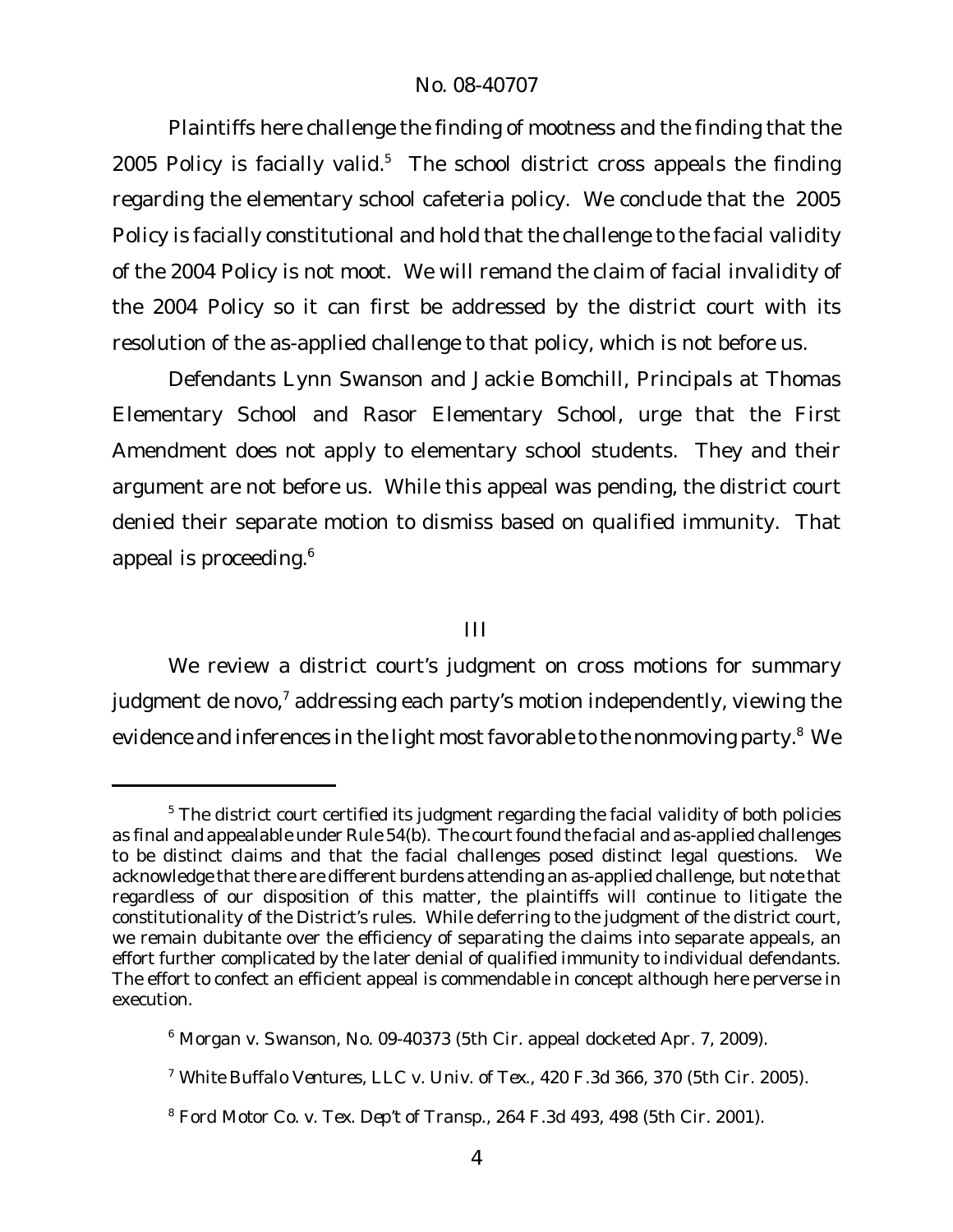will affirm only if there is no genuine issue of material fact and the party is entitled to prevail as a matter of law.<sup>9</sup>

#### IV

The district court found the 2005 Policy to be facially valid under *United* States v. O'Brien,<sup>10</sup> rejecting plaintiffs' contention that the case is controlled by the standard of *Tinker v. Des Moines Independent School District*—that restrictions be "necessary to avoid material and substantial interference with schoolwork or discipline."<sup>11</sup>

We have made plain that "time, place, and manner" is the proper standard for evaluating content and viewpoint neutral regulations of student speech<sup>12</sup> and that when a school imposes content or viewpoint based restrictions the court will apply *Tinker*. <sup>13</sup> In *Canady v. Bossier Parish School Board*, we reaffirmed that there were four (arguably now five after *Morse*) categories of student speech and that "the level of scrutiny applied to regulations of student expression depends on the substance of the message, purpose of the regulation, and the manner in which the message is conveyed."<sup>14</sup> The first four categories are various content

<sup>9</sup> *Shaw Constructors v. ICF Kaiser Eng'rs, Inc.*, 395 F.3d 533, 539 (5th Cir. 2004).

<sup>10</sup> 391 U.S. at 367.

 $11$  393 U.S. 503, 511 (1969).

<sup>12</sup> *Palmer v. Waxahachie Indep. Sch. Dist.*, 579 F.3d 502, 507-09 (5th Cir. 2009); *Canady v. Bossier Parish Sch. Bd.*, 240 F.3d 437, 442-43 (applying the *O'Brien* standard and noting that it was "virtually the same standard[]" as the traditional time, place, and manner analysis).

 $13$  *Id.* 

<sup>14</sup> *Id.* at 441–42.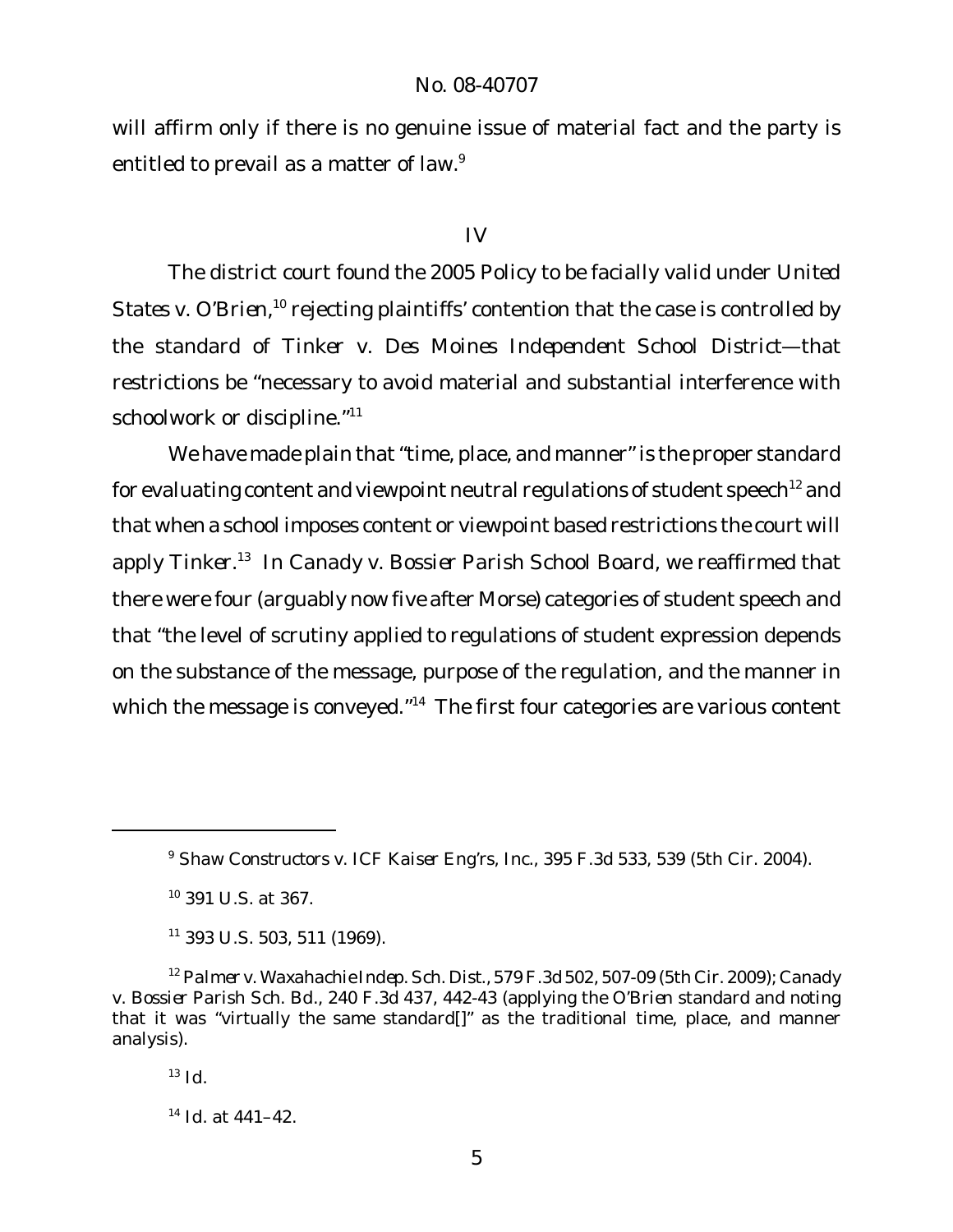based designations drawn from the *Tinker* line,<sup>15</sup> making essentially the same inquiry: whether, "in light of the special characteristics of the school environment,<sup>"16</sup> the school may impose content or viewpoint based regulations on student speech. The last category of restrictions, the one at issue in *Canady*, includes those that are content and viewpoint neutral.<sup>17</sup>

*Canady* viewed *O'Brien* as an application of the time, place, and manner standard.<sup>18</sup> The Supreme Court has recognized their virtual equivalence.<sup>19</sup> By this measure, a regulation must be content and viewpoint neutral, and must be "narrowly tailored to serve a significant government interest, and . . . leave open ample alternative channels for communication of the information."<sup>20</sup> The regulation need not be the least restrictive alternative, but it must avoid burdening substantially more speech than is necessary to achieve the government's interest.21

<sup>17</sup> *Canady*, 240 F.3d at 442-43. We recently reiterated the applicability of this standard to content and viewpoint neutral restrictions in *Palmer*. 579 F.3d at 507-509.

<sup>18</sup> *Id.* (citing *Clark v. Community for Creative Non-Violence*, 468 U.S. 288, 298 (1984)).

<sup>19</sup> *Clark*, 468 U.S. at 298 (stating that the test in *O'Brien* "in the last analysis is little, if any, different from the standard applied to time, place or manner, restrictions"); *Ward v. Rock Against Racism*, 491 U.S. 781, 798 (1989) (reaffirming *Clark*).

<sup>20</sup> *Ward*, 491 U.S. at 791; *see also Hill v. Colorado*, 530 U.S. 703, 725-26 (2000); *Heffron v. Int'l Soc. for Krishna Consciousness, Inc.*, 452 U.S. 640, 647-48 (1981).

<sup>15</sup> *Tinker*, 393 U.S. at 503; *Bethel School Dist. No. 403 v. Fraser*, 478 U.S. 675 (1986) (holding schools may prohibit lewd, vulgar, obscene or plainly offensive student speech); *Hazelwood Sch. Dist. v. Kuhlmeier*, 484 U.S. 260, 273 (1988) (holding schools could regulate school sponsored speech such as student publications if "their actions are reasonably related to legitimate pedagogical concerns"); *Morse v. Frederick*, 551 U.S. 393, 422 (2007) (Alito, J., concurring) (holding that schools may regulate speech "that a reasonable observer would interpret as advocating illegal drug use" and that could not be "interpreted as commenting on any political or social issue").

<sup>16</sup> *Tinker*, 393 U.S. at 506.

<sup>21</sup> *Ward*, 491 U.S. at 790-91.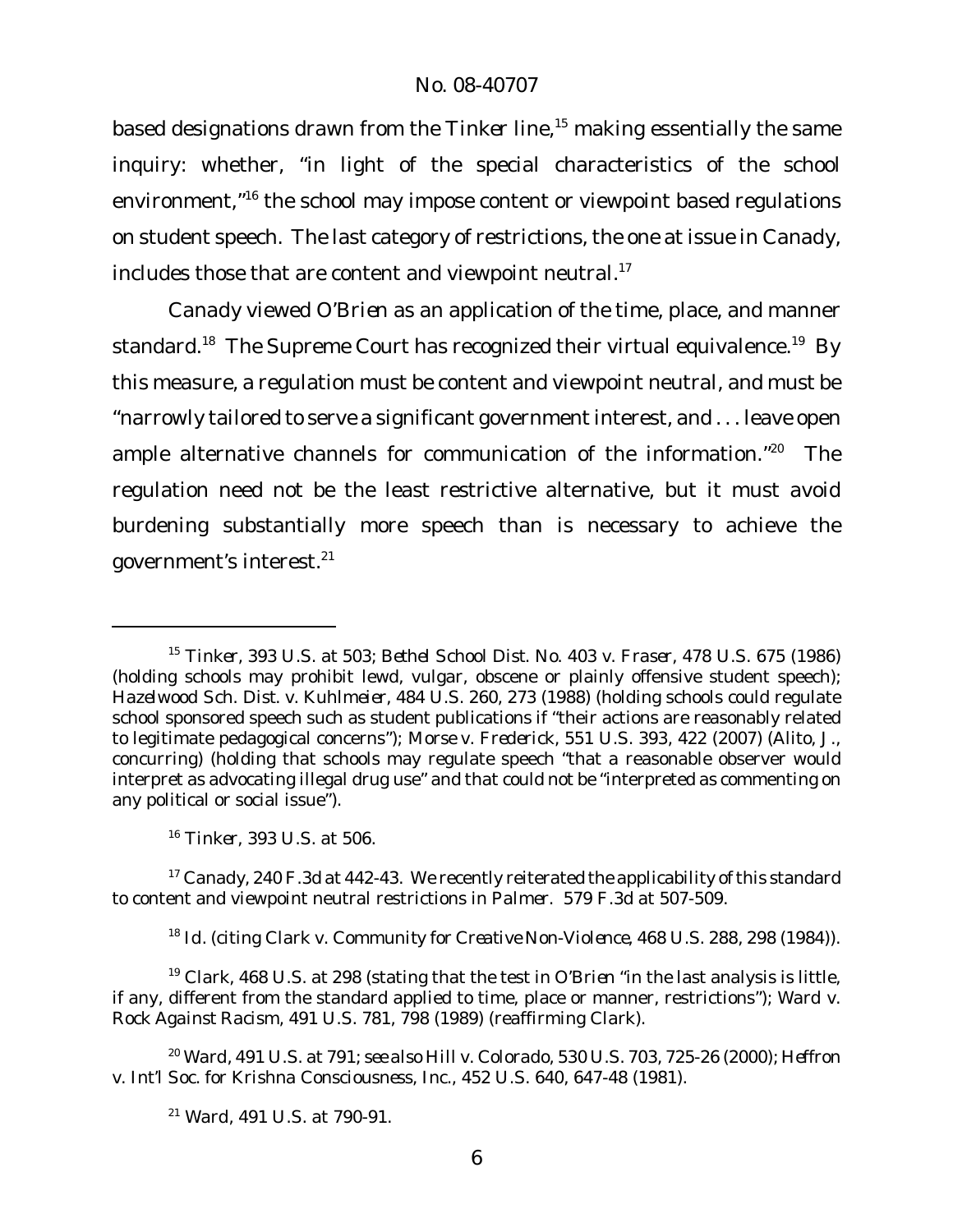Plaintiffs argue that the *O'Brien* standard only applies to expressive conduct and not to "pure speech"; that because distributing written materials is "pure speech," the *Tinker* "substantial disruption" test must apply. We are unpersuaded that the *O'Brien* standard, or a nigh-equivalent time, place, and manner standard, is so limited. The Supreme Court has twice applied the test we apply here to leafleting or distribution of written materials. In *Heffron v. International Society for Krishna Consciousness, Inc.*, the Court upheld a regulation preventing Hare Krishnas from distributing their literature at a state fair outside of specifically assigned booths. $22$  The Court found that the state interest in orderly movements of the crowd was significant and that the regulation was narrowly tailored to meetthat end. Likewise, in *Hill v. Colorado*, in evaluating a restriction on the distribution of handbills (as well as making oral statements and displaying placards) near health care facilities, the Court asked whether the restrictions were "narrowly tailored to serve a significant government interest" and found them valid.<sup>23</sup> Both of these cases address regulation of what is urged here to be "pure speech." As we understand it, the logic of the argument would confine the time, place, and manner standard to regulations of "quintessential public forums" such as sidewalks;<sup>24</sup> requiring the state to clear the higher burden of a "substantial disruption" when regulating students. We must disagree. *Tinker* is triggered by content or viewpoint regulation. That "pure speech" is being regulated is here of no moment.

 $22$  452 U.S. at 654.

<sup>23</sup> *Hill*, 530 U.S. at 710 & 713 n.19.

<sup>24</sup> *Id.* at 715.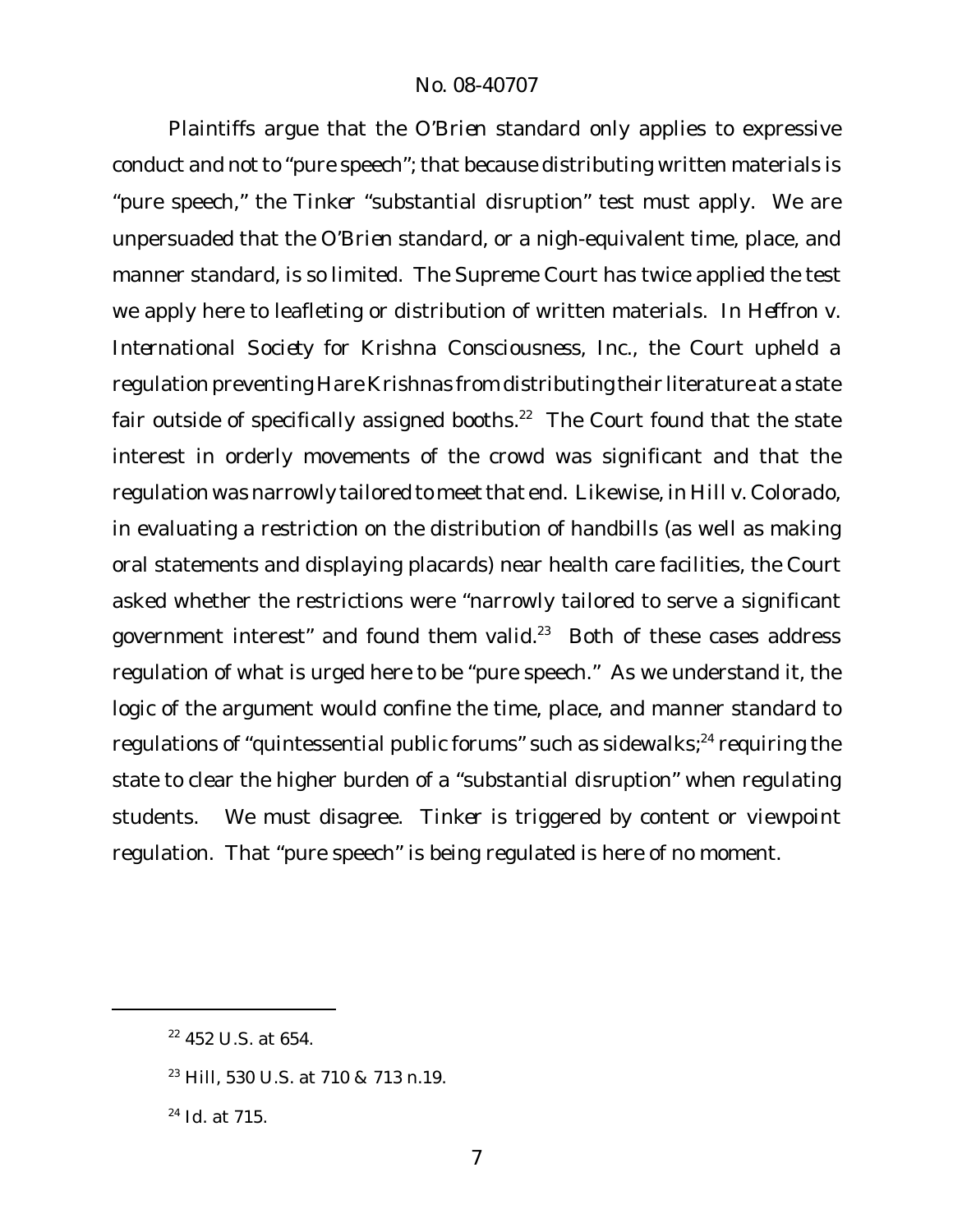Morse v. Frederick is not contrary. Nor did Justice Alito's<sup>25</sup> observation that he did not understand the majority opinion "to mean that there are necessarily any grounds for such regulation that are not already recognized in the holdings of this court" mean that regulations of student speech could only be upheld ifthey metthe strictures of *Tinker, Fraser*, *Hazelwood*, or *Morse* and that no other First Amendment doctrine would apply. That contention cannot survive a plain reading. Its thrust is to cabin justifications of content or viewpoint based restrictions, reminding that reciting the mantra of a school's "educational mission" is insufficient. *Morse* did not involve, and Justice Alito's writing did not address, content or viewpoint neutral restrictions.<sup>26</sup> The statement that "any argument for altering the usual free speech rules in the public schools . . . [must] be based on some special characteristic of the school setting" implicitly recognizes that the generally applicable free speech rules (such as the allowance of time, place, and manner restrictions) continue to apply.

# V

Applying the time, place, and manner test, we conclude that the District's 2005 Policy is reasonable and facially constitutional: the regulations at issue are content neutral<sup>27</sup> and the District has a significant legitimate interest that is furthered by the regulations. The regulations are aimed at providing a focused learning environment for its students.<sup>28</sup> The regulation of speech during and

<sup>25</sup> We have held Justice Alito's concurrence to be the controlling opinion in *Morse*. *Ponce v. Socorro Indep. Sch. Dist.*, 508 F.3d 765, 768 (5th Cir. 2007).

<sup>26</sup> *Palmer v. Waxahachie Indep. Sch. Dist.*, 579 F.3d 502, 508 (5th Cir. 2009) ("*Morse* . . . did not concern content-neutral regulations.")

 $27$  The content based restrictions are not at issue in this appeal.

<sup>28</sup> *See Canady*, 240 F.3d at 443 ("Improving the educational process is undoubtedly an important interest of [the school board].").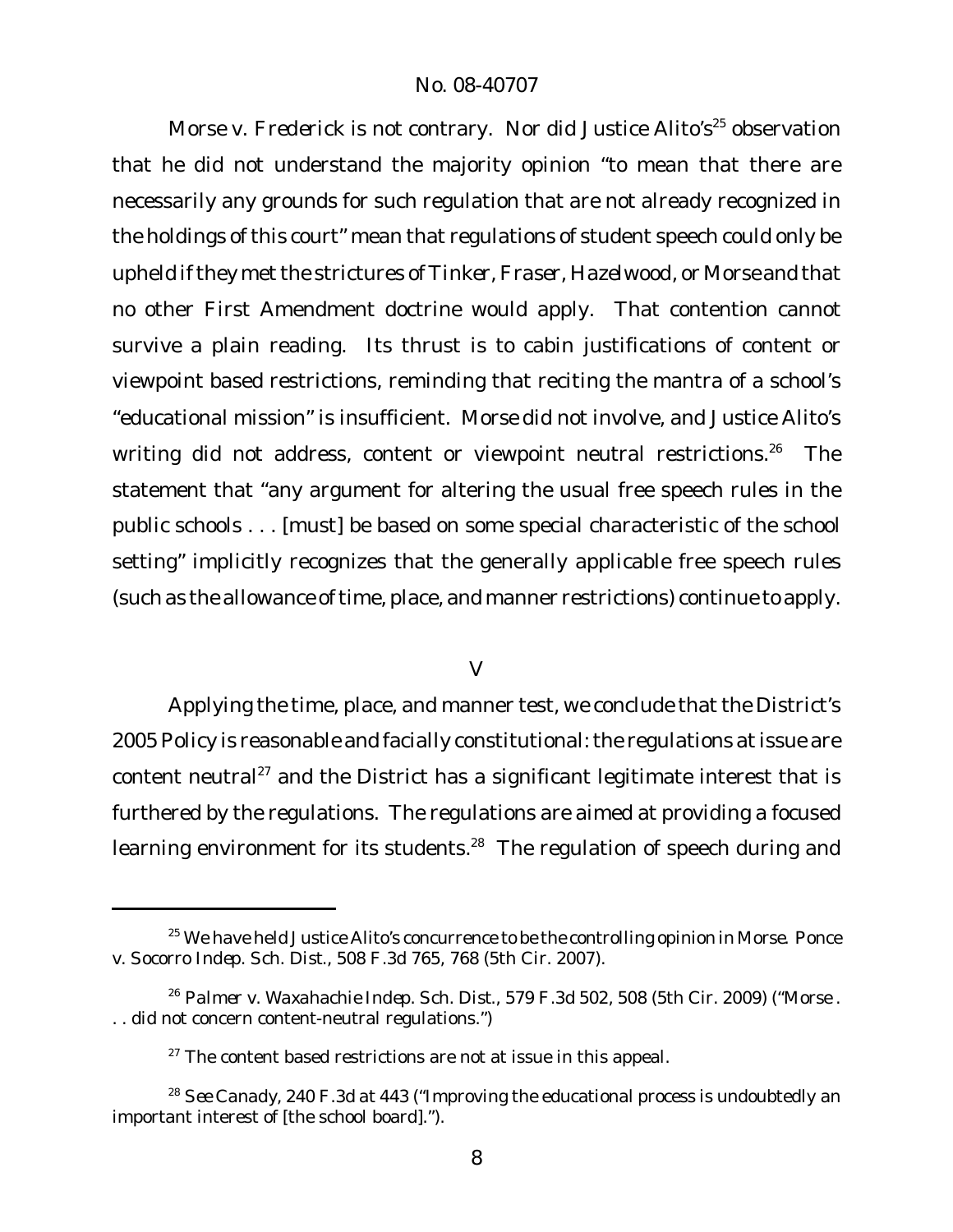immediately before the classroom instructional period is intended to facilitate the beginning of class without a wait for the distribution of materials. Similarly, restrictions on distribution of materials by elementary students in hallways and the cafeteria are intended to facilitate the movements of students between classes and at lunch and to reduce littering. We have here more than invocations of an abstract educational mission. The District's rationales were supported by an affidavit of the deputy superintendent and testimony by teachers at the 2005 hearing that these are a positive response to the types of incidents causing disruption in the past.<sup>29</sup>

Less clear is whether the District's policy is narrowly tailored to meet the District's interest and whether there are ample alternative channels of communication. While upholding most of the policy, the district court found the prohibition on distribution of materials in the elementary school cafeteria to be unreasonable—an inapt targeting of its objectives. We conclude that the policies as written are sufficiently narrowly tailored and are constitutional, at least on our invocation of "avoidance." Steering clear of constitutional shoal water, we read the term "distribution" to mean distribution of multiple items to multiple individuals and accept the District's further narrowing that it would not in any event reach the passing of a single note or book so long as it is not during time set aside for classroom instruction.<sup>30</sup>

The policies provide ample alternative channels of communication. All students may distribute materials before and after school, during recess and

<sup>&</sup>lt;sup>29</sup> For instance, one teacher testified that the first few moments of class often determine the success of the rest of class. Preventing distractions in the moments before instructional periods begin is important to ensuring that the instructional periods begin and run smoothly.

 $30$  "In evaluating a facial challenge to state law, a federal court must  $\dots$  consider any limiting construction that a state court or enforcement agency has proffered." *Ward*, 491 U.S. at 796 (quoting *Village of Hoffman Estates v. Flipside, Hoffman Estates, Inc*., 455 U.S. 489, 494 n.5 (1982)); *Grayned v. City of Rockford*, 408 U.S. 104, 110 (1972).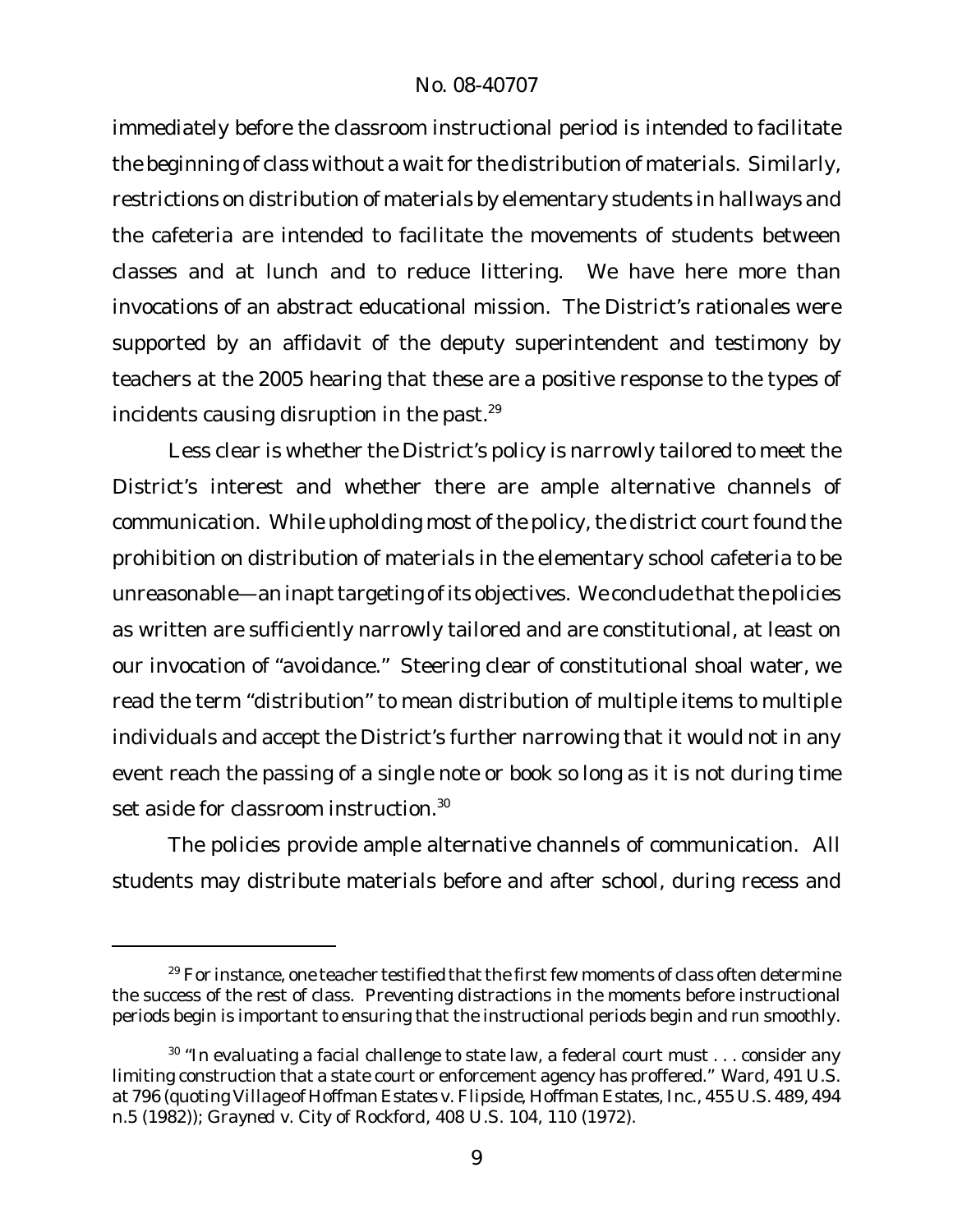passively during school hours at designated tables. Moreover, middle school and secondary school students are permitted to distribute materials in the hallways and in the cafeterias during noninstructional time. While this freedom for the upper level students is not extended to distribution of materials within the classroom before instruction begins, the least restrictive regulation is not required. These are ample alternative channels of communication.

We turn to the claim that the restrictions on distribution by elementary school students in the cafeteria are invalid. $31$  The District presented evidence that elementary school lunchrooms are heavily controlled yet near chaotic places where school administrators struggle to ensure that young students are able to take lunch in a limited period of time, and that elementary school students are not as mature and require more guidance than older students in order to ensure that they are able to move through the cafeteria quickly and efficiently.

As for impermissibly reducing alternative channels of communication, just like middle and secondary school students, elementary school students may still distribute written material before and after school as well as at recess. A student has several opportunities to distribute materials throughout the day. The alternatives for communication are fulsome. This time, place, and manner regulation serves the powerful interests of the school in maintaining order and discipline, essential both to its duty to teach and the protected freedom of its students to speak. So construed, the very balance simultaneously teaches and protects the student. We find that the 2005 Policy is facially constitutional.

VI

<sup>&</sup>lt;sup>31</sup> We do not reach the question whether similar restrictions would be acceptable if imposed on middle or secondary school students. As a matter of common sense, as students become older and more self-sufficient the need for restrictions lessens.